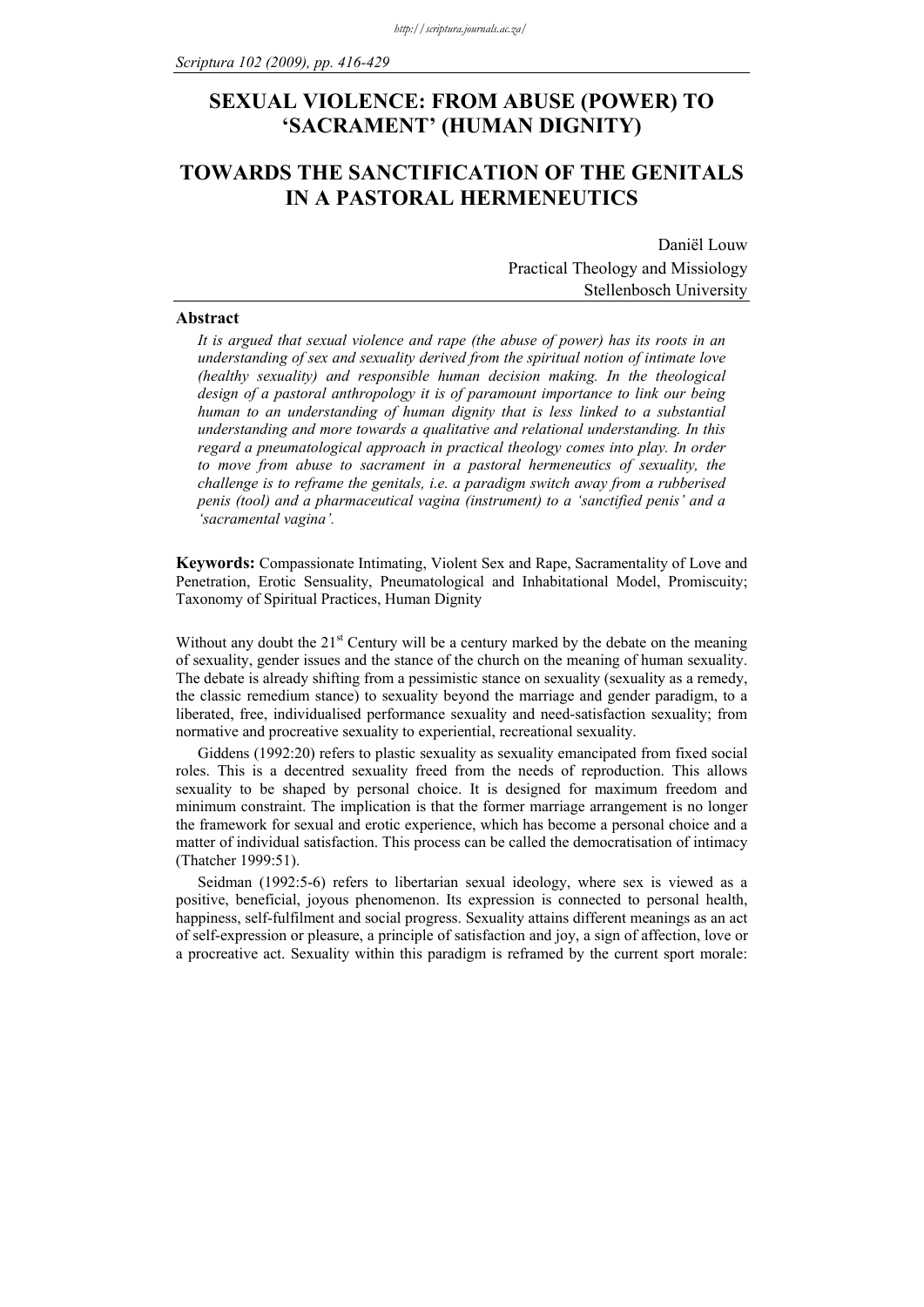## *Sexual Violence: Towards the Sanctification of the Genitals in a Pastoral Hermeneutics 417*

sex as a vehicle to enjoy live, finding happiness and as a kind of 'athletic function' within the bodily experimentation with genitals. Linked to libertarian sexual ideology is the notion of sexual romanticism. The latter affirms sensually pleasurable and expressive aspects of sex, while simultaneously emphasising the role of eros as a means to personal selffulfilment.

What this debate about libertarian sexuality and sexual romanticism highlights is the question about an appropriate sexual ethics of love and its relatedness to personal, erotic, bodily expression (sensual intimacy). It also stirs the question of how sexuality and gender issues are related to norms values, meaning, the notion of human dignity and spiritual identity. The core question at stake is the following*: how then can human sexuality be reframed by a Christian spiritual understanding of the meaning and significance of sexuality in order to move away from the sport morale of free, recreational sex and democratised sex (self-experimentation), to a sacramental understanding of sex and sexuality as well as to the 'sanctification of human genitals'?* In what way can a practical theological reflection on human dignity create a Christian spiritual paradigm for assessing the constructive and positive place of human sexuality within a pastoral anthropology? Can the notion of human dignity in theology help us to a better understanding of 'sexual health' and 'humane sexuality'? In a nutshell, in order to get away from the pessimistic association of sex/sexuality as sinful and vulgar the following question should be posed in a practical theological approach: what is meant by a Christian spiritual approach to human sexuality? Can a spiritual reframing of sex, eros and sensuality help us to move from violent sex (promiscuity) to human sexuality?

## **Main Argument: Sexuality as the Aesthetics of the Human Soul**

Sexuality touches the very fabric of human life. My main argument will be that sexuality is part and parcel of our being human and functions as an expression of human intimacy. It is intrinsically connected to the ensoulment of the body and the embodiment of the soul (Louw 2005:1-19). Sexuality is actually a spiritual issue, because it expresses a person's innermost being. It is a deeply felt impulse that drives one individual close to another, in a desire to create something that is greater than either of them can embody alone. In Knox-Seith's terms, in the tenderness itself, in the intimacy, a boundary is crossed (2005:23). Within the realm of a human encounter, one becomes more than oneself; one becomes part of 'an other'. Sexuality in this sense is an expression of the aesthetics of the human soul, and very specifically involves the creation of a 'we-bondage' that refers to a creative level of being. Sexuality is the search and longing for a counterpart as the loving mirror of one's own identity.

- In a nutshell: human sexuality is a deep-seated human drive geared towards personal and existential need satisfaction as an expression of human and gender identity. It also represents the will to communion (the sensuous, erotic power to human fulfilment in bodily communion,) and the quest for intimacy (developing intimacy with a partner is a lifelong process oscillating between the reality of fulfilment and disappointment) expressed by sexual love.
- Human sexuality becomes dysfunctional when it becomes a defence against loneliness and the fear of rejection. It runs the risk of becoming 'sick', even violent, when it becomes a means to an end, i.e. to maintain power (abuse of power), to control and to get reassurance of identity, to prove oneself in order to hide the fear of failure (performance achievement), or as an instrument for selfish self-affirmation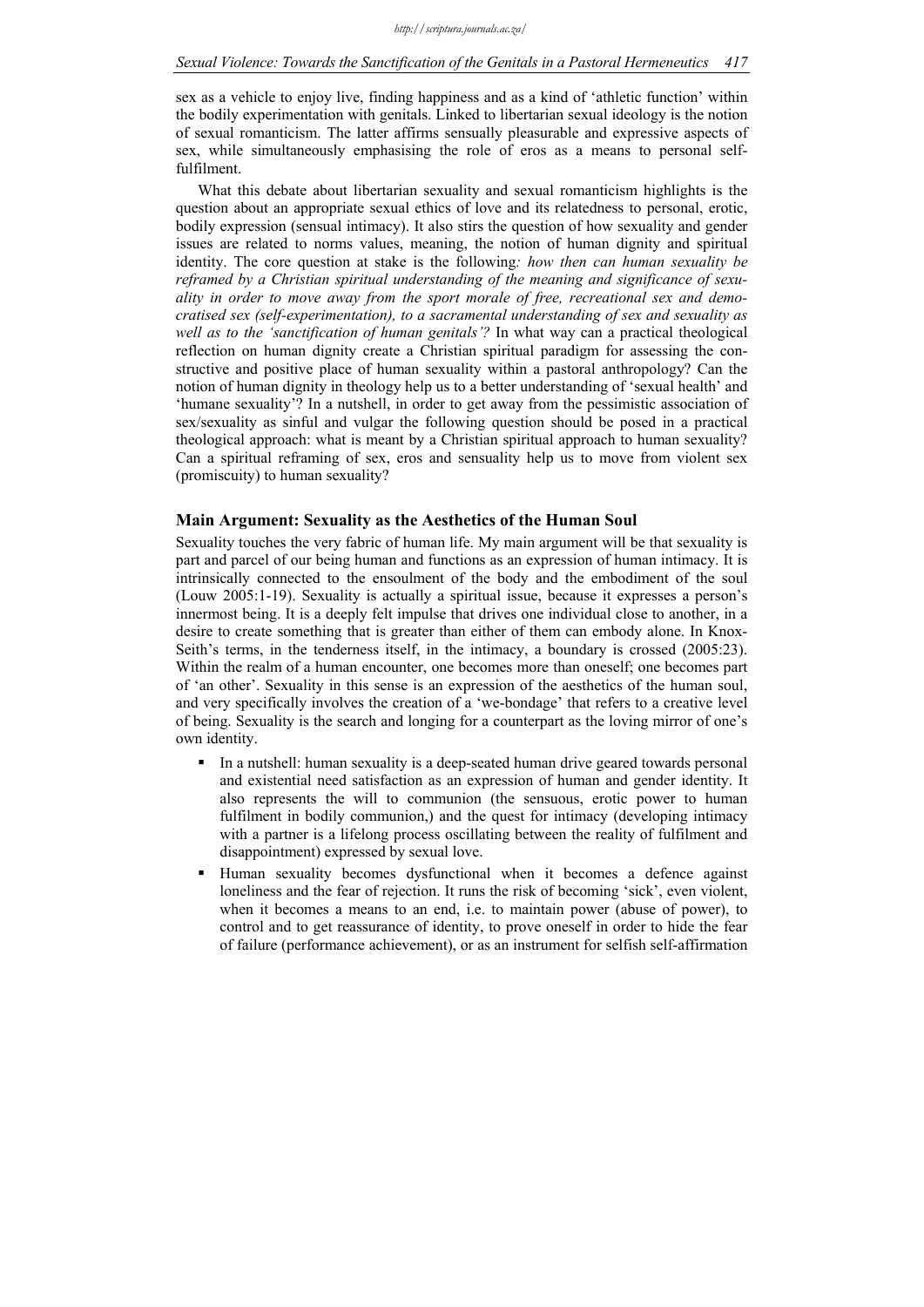(sexual narcissism; narcissistic self-investment) and a manipulated self-esteem (to overcome feelings of inferiority).

In order to move from violent sex (the abuse of power) to a sacramental understanding of sex, the interplay between sex/sexuality and the notion of human dignity in theology should be explored.

### **Human Dignity within a Practical Theological Approach**

The question of human dignity in theology can be approached from different angles. One could argue that all three are valid and have merit within a theological and pastoral anthropology.

- The constitutive approach: human dignity as related to the notion of creation: human beings as created in the image of God. Human dignity as related to ontology causes the question: Is there a substantial element in our being which requires to be treated with dignity?
- The functional/pragmatic approach: human dignity as related to doing functions. In this approach human dignity resides in different sexual acts and becomes merely a behavioural issue.
- The hermeneutical approach: human dignity as related to meaning within the dynamic network of interrelatedness and destiny (teleology). A hermeneutical approach does not view human beings from a pessimistic point of view, i.e. from the traditional anthropological notion of *corruptio totalis*. Neither does it view human beings from an optimistic point of view. It views human beings from a realistic and an eschatological point of view: namely from our new status in Christ. Human dignity and human rights should therefore be derived from the character of eschatology. "For Jesus, ethics is a consequence of eschatology…" (Schrage 1988:29); "…according to Jesus, it is the coming of God's kingdom that is to determine human conduct" (Schrage 1988:37).

The hermeneutical approach does not exclude the truth implied in the notion of humans created in the image of God, and the implications of Christology for a Christian anthropology regarding the unique value of our being human (human dignity). However, the option in this article for a hermeneutical approach implies the paradigm switch from a merely substantial approach to a more spiritual relational approach.

#### *Human beings' fundamental structuredness: created in the image of God*

Clearly, it is impossible to build an anthropology pertaining human dignity upon a single scriptural pronouncement. Genesis 1:26-28 (the creation of a human being in the image of God) and Genesis 2:7 (the creation of human beings, endowed with spirit) are traditionally viewed as the *locus classicus* for a biblical doctrine of human beings.<sup>1</sup> But it is doubtful

Berkouwer (1957) concludes that both the terms 'image' (*tselem*) and 'likeness' (*demuth*) in Genesis 1:26-27 can be used as alternative terms and are not easily distinguished from each other. In his exposition of the human doctrine in Scripture, Wentsel (1987:593) declares that the terms 'image' and 'likeness,' explain each other according to the Hebrew parallelism and are virtually synonymous. The term 'image' literally indicates a portrayal or a silhouette. In his Anthropology of the Old Testament, Wolff (1973) contends that the meaning of this term should be sought in its Canaanite and Semitic origin and background, where the image of God indicates representation with special authority.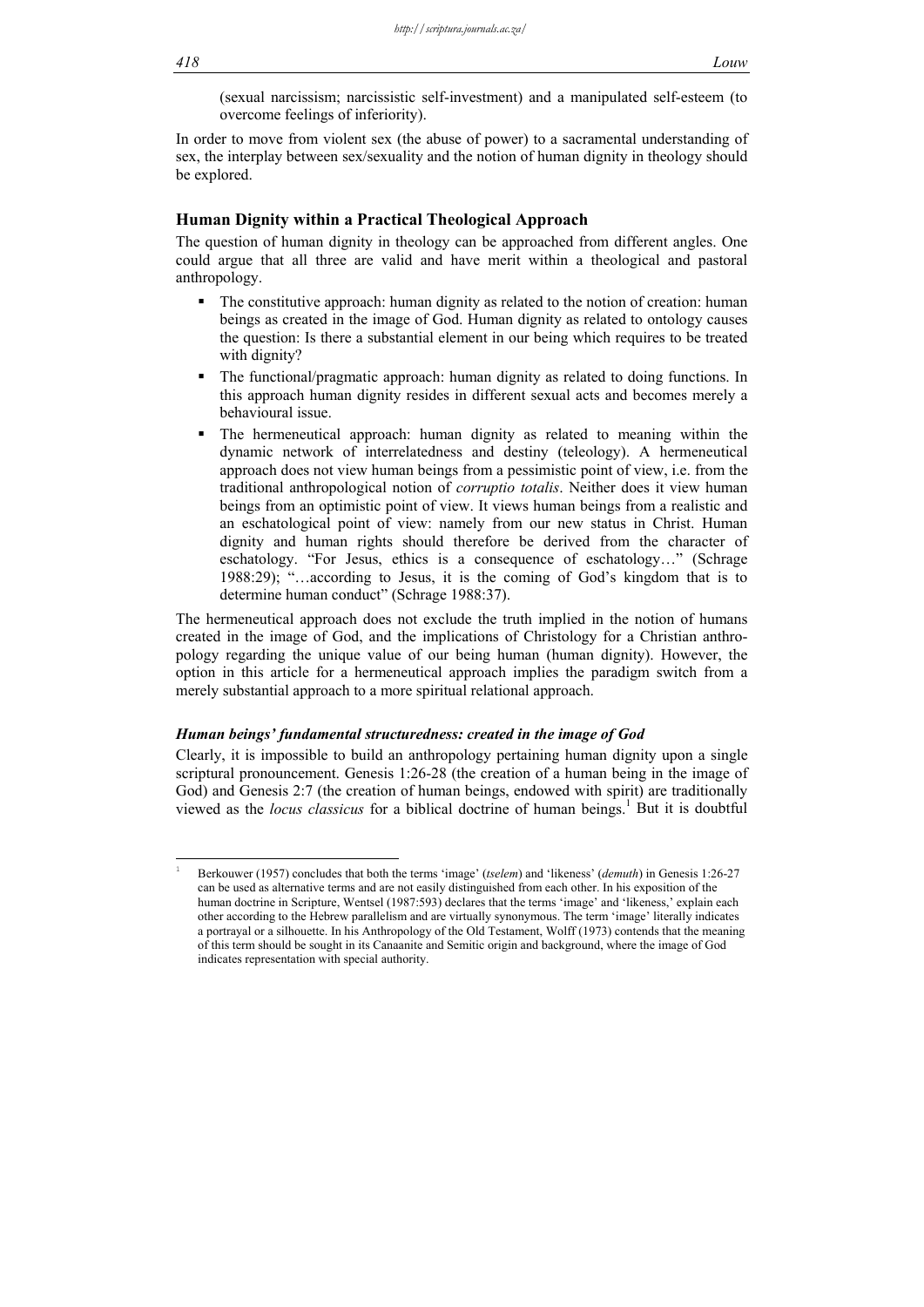whether this scriptural information intended to develop an extensive and systematic doctrine regarding a theological anthropology.

In designing an anthropology for practical theology, we prefer to take the following hypothesis as our point of departure. The terms 'image of God' and *nēfēsj* refer to the uniqueness of human beings as this is determined by their relationship with the living God. 'Image of God' refers to human beings representing God, while *nēfēsj* indicates that the source for life is dependent upon God's creative action and faithfulness. This has ethical, moral and doxological implications: human beings should focus upon God and display God's glory so that the entire creation may become aware of God's presence and grace. People, as living beings (*nēfēsj*), are distinguished from animals because their entire life, their physical and spiritual uniqueness are determined by God. Both *nēfēsj* and image of God thus refer to the spiritual dimension of human existence: human beings have a transcendent dimension to their existence. This dimension is decisive not only for the ultimate destiny of life (the telic dimension; of existence) but also for conduct in general. The spiritual dimension does not exclude the psyche and the body, but views them as vital components of existence before God.

## *The Christological Approach*

1

K Barth's<sup>2</sup> attempt to found anthropology on Christology, without allowing Christology to coincide with anthropology, implies the following:

- Human beings originate in God and for their being are truly dependent on God for their being (KD III/2 1948:167).
- On the basis of togetherness and partnership with Jesus, the meaning of human existence resides in predestination: God's yes to man.
- Hearing the Word confirms the reality of human existence (KD III/2 1948:176). People are addressed by God and attain his/her humanity by the event of a Word.
- As a result of being addressed, people are called to react to the content of such an event, that is, to respond to grace. Hence, the notion of humanity and vocation.
- The fact of being addressed and being called creates a history through which the transcendental factor (grace) truly transforms our being.
- This transformation; within the concreteness of our existence, results in gratitude. To be human means to live with an attitude of thanksgiving. Gratitude becomes the act in which the "hearing of the Word" is enfleshed and embodied.

Barth; views thanksgiving as the only form of complementariness between God and human beings. Gratitude is the essential human 'task.' People truly exist only insofar as they thank God (KD III/2 1948:203).

<sup>2</sup> R Anderson in his book *On Being Human*, also links an anthropology to a Christology. Anderson's basic hypothesis (1982:18) is that the foundation of any theological anthropology lies in the continuity between Jesus of Nazareth as the Crucified and Christ the Lord as the Resurrected. According to Anderson, the human ontological status, as determined by the Word, enables human existence to be transcended. When human existence is understood merely in terms of creation, there is the danger of a naturalistic determinism - human beings remain prisoners of their own natural potentials and genetic limitations. The danger of perfectionism also arises when people become prisoners of their improved or perfect behaviour. In contrast, Anderson contends that the Word of God is the transcendental factor and the determining dimension for the Ultimate. Creation out of nothing thus prevents determinism and perfectionism and makes people depend on God's Word for their new potential: "that which we call human being is differentiated creatureliness; experienced as response to the creative divine Word" (1982:35).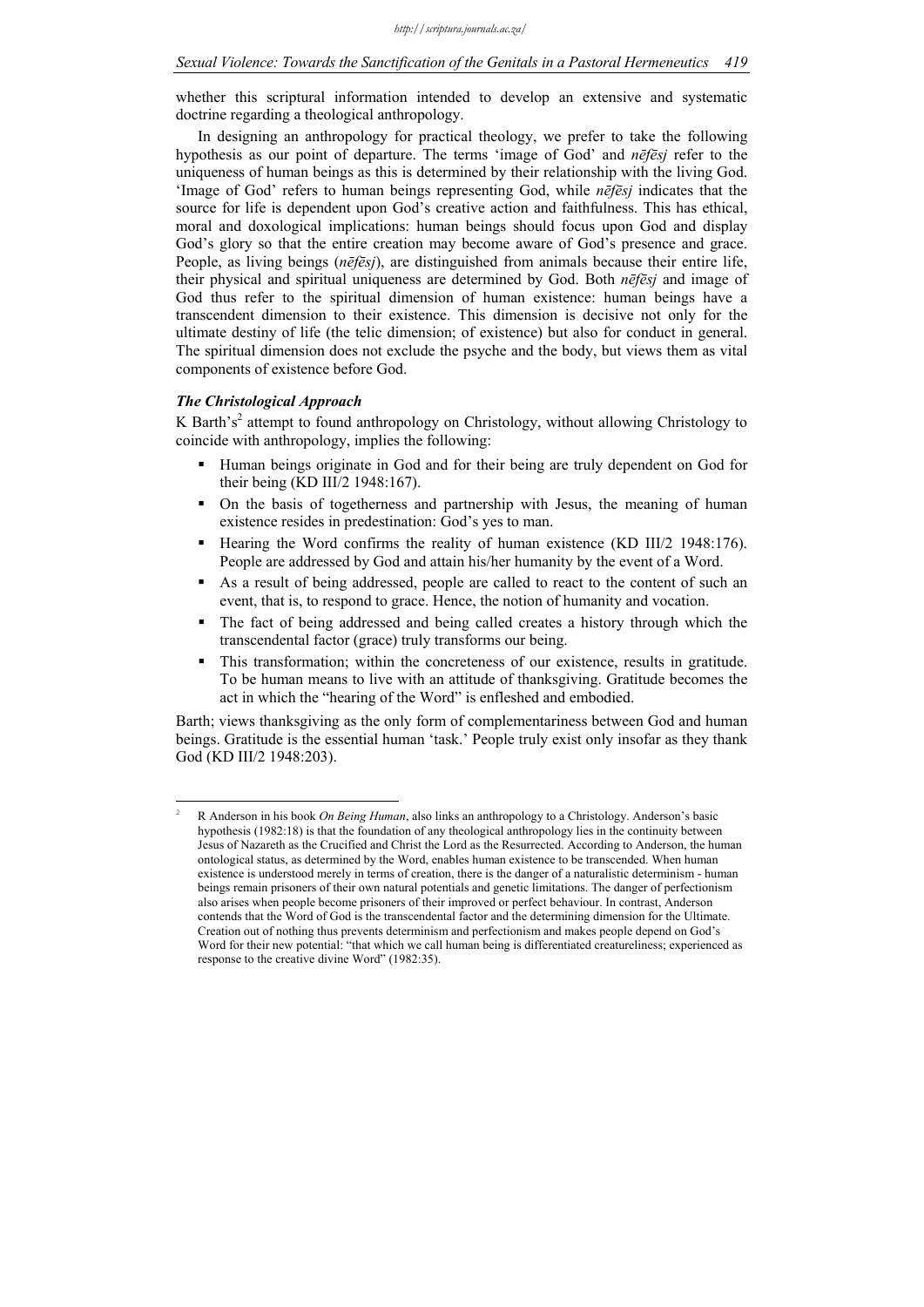#### *420 Louw*

In a practical theological reflection on anthropology and human dignity the contention and argument is that the purpose of scriptural Christology is not to serve as a typology for ideal humanity or even co-humanity, nor to function as a point of ontic identification between human beings and Christ, and thus also with God Himself, but primarily to describe the nature of salvation.<sup>3</sup>

Christology; has a transforming effect. It transforms a person into a new being (2 Cor 5:17), who is gradually being transformed into the image of Christ (2 Cor 3:18). Christology, because of soteriology restores human beings to their original ultimate destiny, which is to glorify God. In this sense, Christology has ontic implications for anthropology. The incarnation does not allow a person to share in Christ's nature, but in His expiatory sacrifice. By sharing in Christ's redemption, the old person is transformed into a new being endowed with a very special vocation and responsibility. This responsibility<sup>4</sup> has implications for a Christian spiritual approach to human dignity.

According to Brinkerink's research, the concept 'responsibility' suggests a creative tension between 'must' (obligation) and 'can' (potential), without describing the exact nature of the obligation and potential. Both express the fact that being human implies having freedom, within which reason and volition play an important role. This interpretation of the concept responsibility enables us to conclude that, because of accountability, people are also moral beings. People are responsible 'to' but also responsible 'for.' To be human, means to be committed to someone and to live with a vocation to do something for someone. This vocation impacts on the quality of human dignity and how one treats human beings. It also helps us to include human sexuality as a vital part of human dignity.

This meaning of responsibility is important for a theological anthropology and the notion of human dignity. The basic notion in a theological anthropology for the praxis within practical theology is: *respondeo ergo sum* (Heinemann 1963:180): I respond (and am responsible) therefore I am. Responsibility presupposes the covenantal context of human existence, within which people are addressed by God's Word and are thus responsible to God. A person is a moral being with ethical obligations.

#### *The Pneumatological Approach (Charisma and Pneuma)*

*Pneuma* is often used as an alternate term to imply human existence in terms of an inner dimension and an awareness of the ultimate. Paul accentuates the term *pneuma* when he links human existence to our new salvific condition in Christ and to the reality of resurrected life. This link between the human *pneuma* and the work of the Godly P*neuma* is

<sup>3</sup> When Christology is linked directly to anthropology via the incarnation, there is always the theological risk that the uniqueness of Christ's vicarious work will have only anthropological consequences. Christ then becomes only an ideal or model (typology) for perfect humanity. He no longer functions as a Mediator between God and human beings, bringing reconciliation between the two. On the other hand the link between a Christology and anthropology cannot be denied.

<sup>4</sup> The etymology of the concept 'responsibility' produces most interesting material which has important implications for a pastoral context. The root of the French .*responsabilite*; and the English *'responsibility'* comes from the Latin *spondeo* and the Greek *spendoo* (Brinkerink; 1976:208). *Spendoo* is linked to libation. It is defined as confirmation of an agreement on the grounds of blood having been shed; pledging by covenant; making promises and being committed to obligations. It thus appears that the concept 'response' is linked to commitments within relationships and to the restoration of bad relationships. 'Response' thus presupposes the juridical context, in which the addressee is accountable and in which the addressee is compelled to answer the addressor. The concept 'responsibility' presupposes that the addressee can answer and is able to give an account.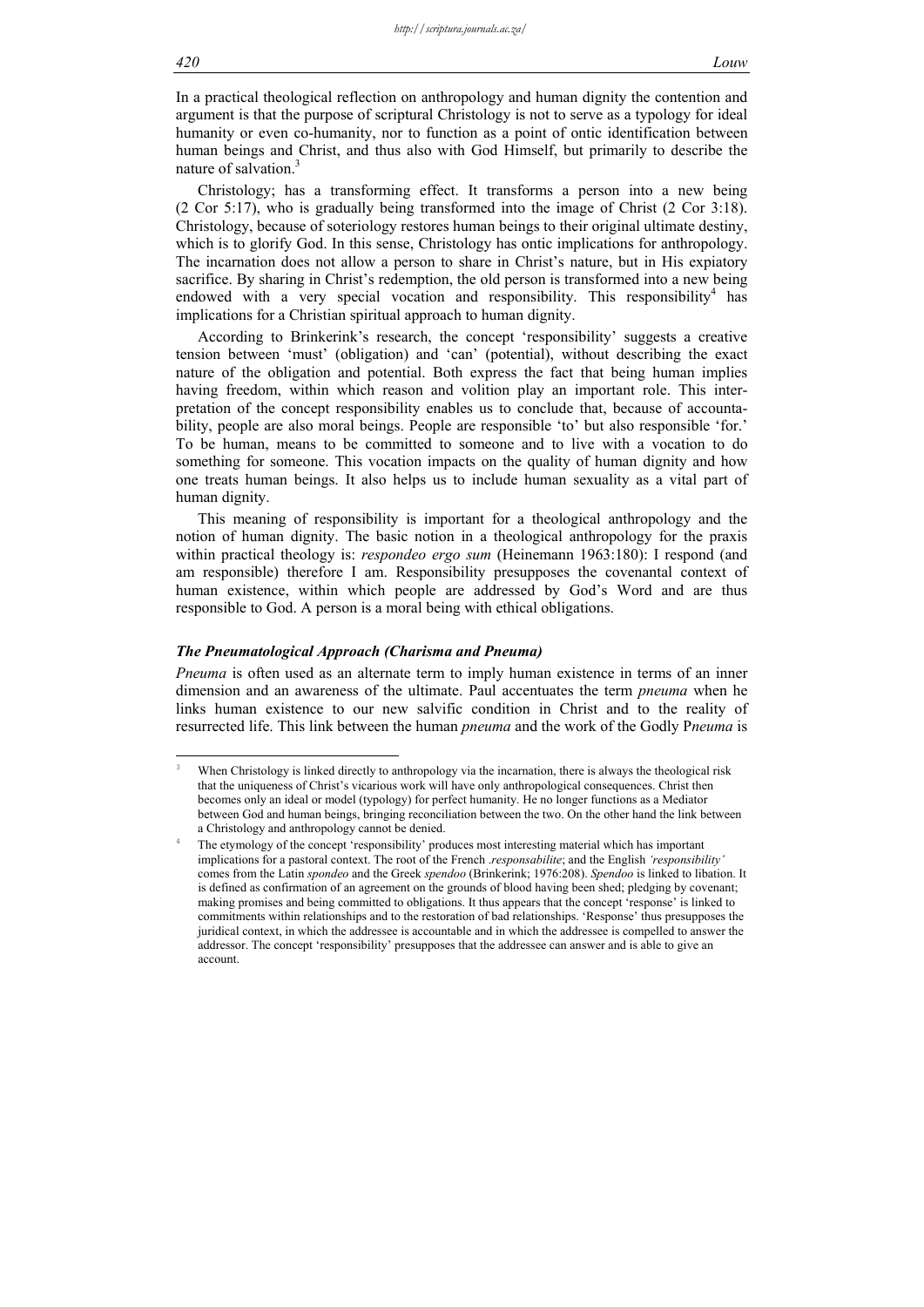prominent in Romans 8:16. Because of this connection between the human spirit and the work of the Holy Spirit (2 Cor 1:22; 5:5; Rm 8:23 (See.Guthrie1981:165) the notion of human dignity in a Christian approach should be assessed pneumatologically.<sup>5</sup>

It is through pneumatology, the indwelling presence of the living and resurrected Christ in us that people can discover and find their healed and transformed *humanum* (human dignity). This *humanum* is a gift of the Spirit and is displayed by Christians through the fruit of the Spirit (*charisma*). In a practical theology, the endeavour of a praxis approach is to enrich the network of human relationships by *charisma*. Charisma creates a spiritual practice through which human dignity is bestowed to every human being irrespective of race, class, gender or culture.

In a pneumatological approach human dignity is fundamentally a relational issue within the dynamics of human relationships. One cannot achieve dignity or earn it; dignity should rather be given to one through the quality and meaning of relationships within different cultural contexts. Dignity is something one receives within the space of intimacy (unconditional love without the fear to be rejected). Such a spiritual and relational approach<sup>6</sup> in practical theology includes virtues and an understanding of a taxonomy of spiritual practices.

#### *Human Dignity within a Taxonomy of Virtues and Spiritual Practices***<sup>7</sup>**

In order to reframe human sexuality in terms of a Christian spiritual approach in the light of an anthropology determined by a pneumatological paradigm, sexuality should be connected to a taxonomy of virtues and spiritual practices. The argument with reference to the topic of the article is that sexuality is intrinsically a spiritual phenomenon, i.e. determined by belief systems, norms and values.

Virtues can be described as norms internalised in human behaviour. Virtue therefore refers to the disposition or attitude that moves an individual to sustain practices, which enables the agent to accomplish moral good. It motivates people and brings about integrity. It represents enthusiasm for life (enthusiasm = literally, God within us) and becomes a driving force that enables one to establish and nurture life-giving and healthy relationships. It safeguards human dignity and brings about a human space of moral soulfulness. Sound values are part and parcel of spiritual health.

It was Aristotle who underlined the importance of virtues for purposeful actions. To this end he identified four basic virtues – prudence, justice, temperance and courage.

The idea of identifying some of the most basic virtues in spirituality is to help one to understand that directedness and morality are important ingredients of spiritual formation. They determine the quality of human behaviour.

The following represent basic virtues in spirituality: charity; prudence; compassion; patience; trustworthiness/humility; fidelity/faithfulness; fortitude and courage; temperance; integrity/sincerity; embodiment and physical fitness (bodily care and respect). Within an

l

<sup>5</sup> According to Rebel (1981:9-13) reformed theology enabled psychology (with its emphasis on the *humanum*;) to dominate the scene of practical and pastoral theology;. This was a result of reformed theology's underestimation of human beings in the presence of God and the poor attention paid to the relation *pneuma*; and *humanum.*

<sup>6</sup> For a relational approach, see Sherlock 1996:158-160. "The affirmation of personal human dignity is understandable only in the light of my relation to others, and both they and I are embraced in, through and by Christ" (160).

See Sperry 2002:57-92.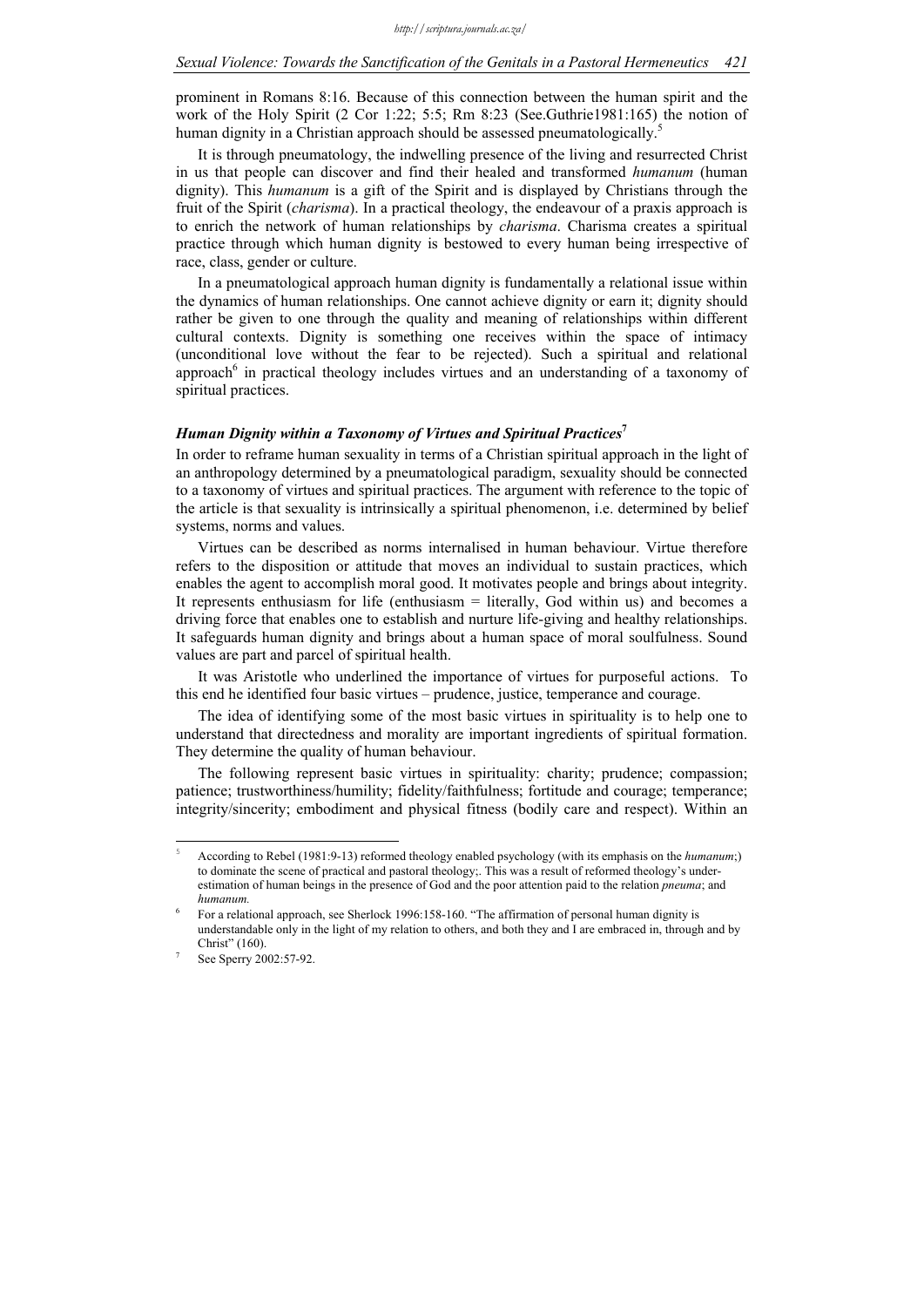integrative understanding of Christian spirituality and a holistic approach to human sexuality, the expectation is that the previous mentioned virtues will help human beings to create in the praxis of daily living and within the dynamics of human relationships a kind of spiritual praxis that will determine all human behaviour as well as the quality of human decision-making and responsible choices, And this is what sexuality as a spiritual endeavour is about.

## **Taxonomy of Spiritual Practices**

The following spiritual practices are at stake in a spiritual understanding and holistice approach to human sexuality:

- Purifying motivation;
- Cultivating a true discernment (wisdom);
- Living ethically;
- Developing a peaceful mind;
- Recognising the sacred in all (vision);
- Finding meaning and purpose in life;
- Cultivating compassion and sensitivity;
- Engaging in the service of others.

The above-mentioned practices have the advantage of transforming one's daily activities into spiritual practices. In order to persevere, one needs basic capabilities or virtues. Because spiritual practices have to do with the notion of living ethically, spirituality includes moral character, i.e. that which gives orientation, direction and shape to our lives (Sperry 2002:70).<sup>8</sup>

It will now furthermore be argued that human sexuality, derived from its spiritual value and separated from the interplay between human dignity and the Christian ethics of sacrificial love, is easily exposed to the abuse of sexuality, i.e. sexuality as merely a power play to maintain or to gain power. This notion of sexuality easily leads to the abuse of sexuality and violent sexuality. With violent sexuality is then meant: sexuality separated from fidelity, trust, intimate love and honest commitment, i.e. from a taxonomy of spiritual practices. Violent sexuality is merely a variant of promiscuity.

## **Promiscuity: The Violence within Human Sexuality**

In order to get a better profile of what is meant by the crisis of violent sexuality, as well as what is meant by the crisis of promiscuity in human sexuality, the following vital question should be posed in order to identify the basic issues at stake in an understanding of what sexual promiscuity is about.

Is the traditional Christian marriage the framework for sexual and erotic experience, or does the relational and systemic understanding of sexuality and its interconnectedness with human identity, dignity and a taxonomy of spiritual practices provide the framework for a constructive and positive understanding of what is meant by humane sexuality irrespective of marriage?

<sup>8</sup> Moral character, according to Sperry, is related to habit and virtue. Habits are regular patterns of activity; virtues are perfected, rightly ordered habits, while vices are perfected, wrongly ordered habits (Sperry 2002:70).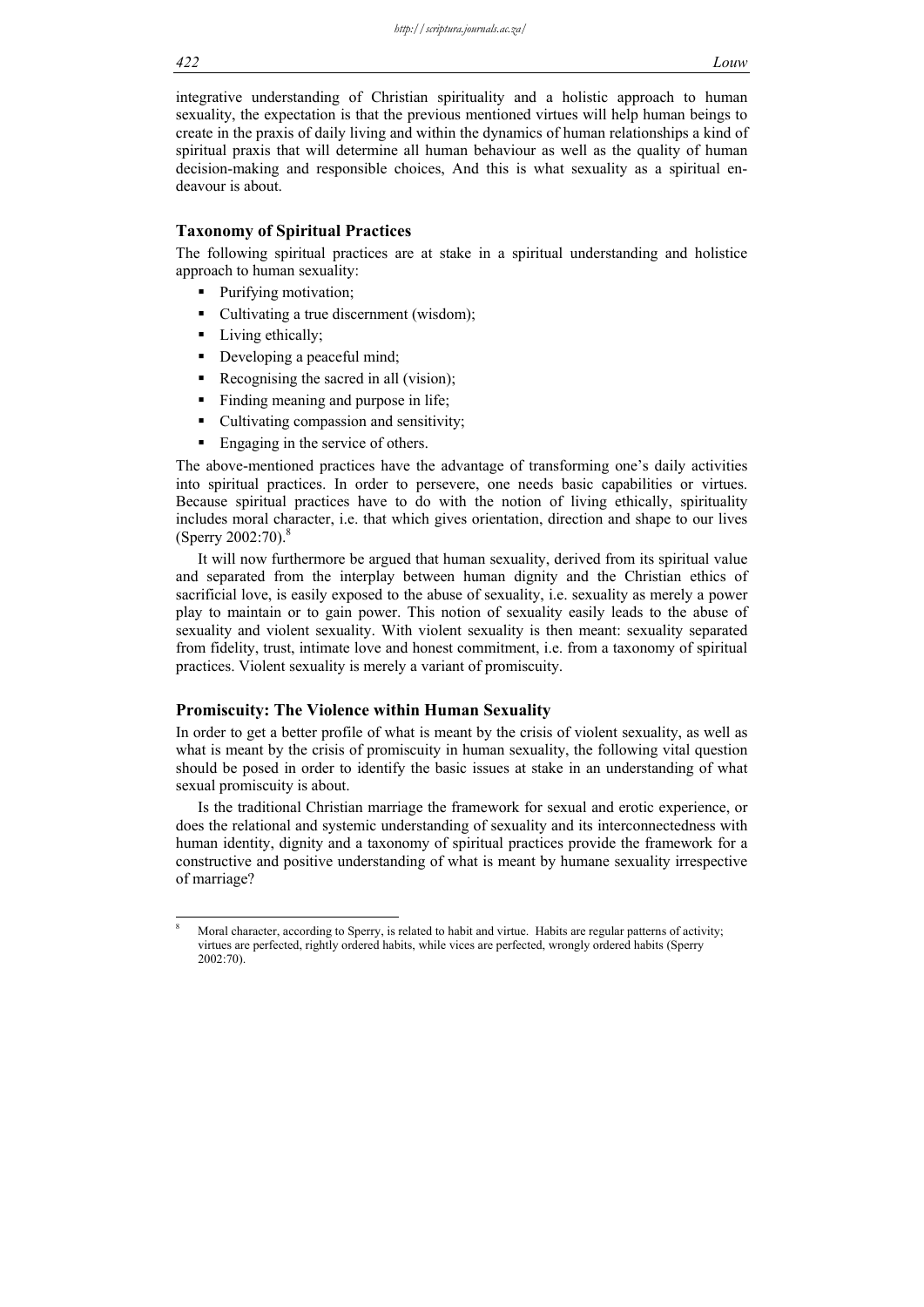#### *Sexual Violence: Towards the Sanctification of the Genitals in a Pastoral Hermeneutics 423*

The connection between sexuality and a bonding relationship of trust, i.e. of fidelity<sup>9</sup> and faithfulness (the notion of commitment) is of vital importance because outside this spiritual framework human sexuality is exposed to the reality of promiscuity. Human sexuality implies therefore more than merely being a cultural phenomenon.<sup>10</sup>

In order to understand promiscuity the following questions are at stake. Can one separate sexuality from self-esteem, communication and love? Does sexuality determine love or does the quality of love define sexuality and mould it into a human endeavour? Is the body the object of sexuality, or is sexuality determined by the quality of our embodiment (humans do not have bodies; they are their bodies)? How is sexuality related to power and control and when do the beauty and art of sexuality become the ugliness of exploitation and violent self-satisfaction?

The previous questions and remarks help us to define the crisis of human sexuality namely promiscuity.

- Promiscuity points towards free sexual expression without any limitations, boundaries, norms, values separated from the gender paradigms of male and female, as well as from love and intimacy.
- Promiscuity is biological functionalism divorced from ethics and aesthetics and a forceful (even sometimes a violent) means to express power and control. By promiscuity is meant sexual immorality and infidelity, i.e. misusing sexuality for immoral purposes (*porneuo*) (Reisser 1975:497-498), including illegitimate intercourse. Furthermore, promiscuity refers inter alia to adultery, prostitution, fornication, and unchastity.
- Promiscuity implies the rejection of the other by switching trust into distrust and unfaithfulness, and bondage into selfish experimentation and the abuse of the other for self-gratification. Sexuality without commitment and personal responsibility, i.e. deliberate infidelity, leads to promiscuity. The sex act becomes promiscuous and exposed for abuse and rape: violent sexuality.
- When the sex act is instrumentalised by functional and contextual experiences without the awareness of the unique, individual self-understanding of the human I as, inter alia, a sexual being within the act of choice and decision-making. Promiscuity is a narcissistic focus on the sexual organs as merely instruments of lust, isolated from the human I and a sound value system. With reference to campaigns for condomising (rubberised sex); the tendency to safeguard the sex act against pregnancy by means of pharmaceutical means, the danger surfaces for sexuality of becoming more and more a merely biological and functional endeavour.
- Promiscuity comes into play when the sex drive is separated from destiny, meaning and value, i.e. when sex is an instrument to mechanise the human body into a 'thing', $\frac{11}{11}$  into a penis and vagina (object) (morphology of an organ, and the

<sup>9</sup> Fidelity seems to be an important component of the spiritual meaning of sexuality. "Fidelity and infidelity are seldom found in the table of contents of psychological textbooks or even in tracts on marriage" (Kennedy 1980:82-93).<br>Grenz 1997:110: "The most fundamental of these is the assertion that the context of the sex act is deter-

minative of its meaning." The meaning of the sex act is then in principle dependent on the context in which persons engage in it. Inevitably culture cannot be exclude from the debate: "The larger culture continues to provide the adolescent with a bombardment on inconsistent sexual messages, and the obstacles and contradictions are often mysterious and confusing" (Godow 1982:297).<br>"When the body is experienced as a thing, it has the right to live only as a machine owned by the self"

<sup>(</sup>Nelson 1978:41).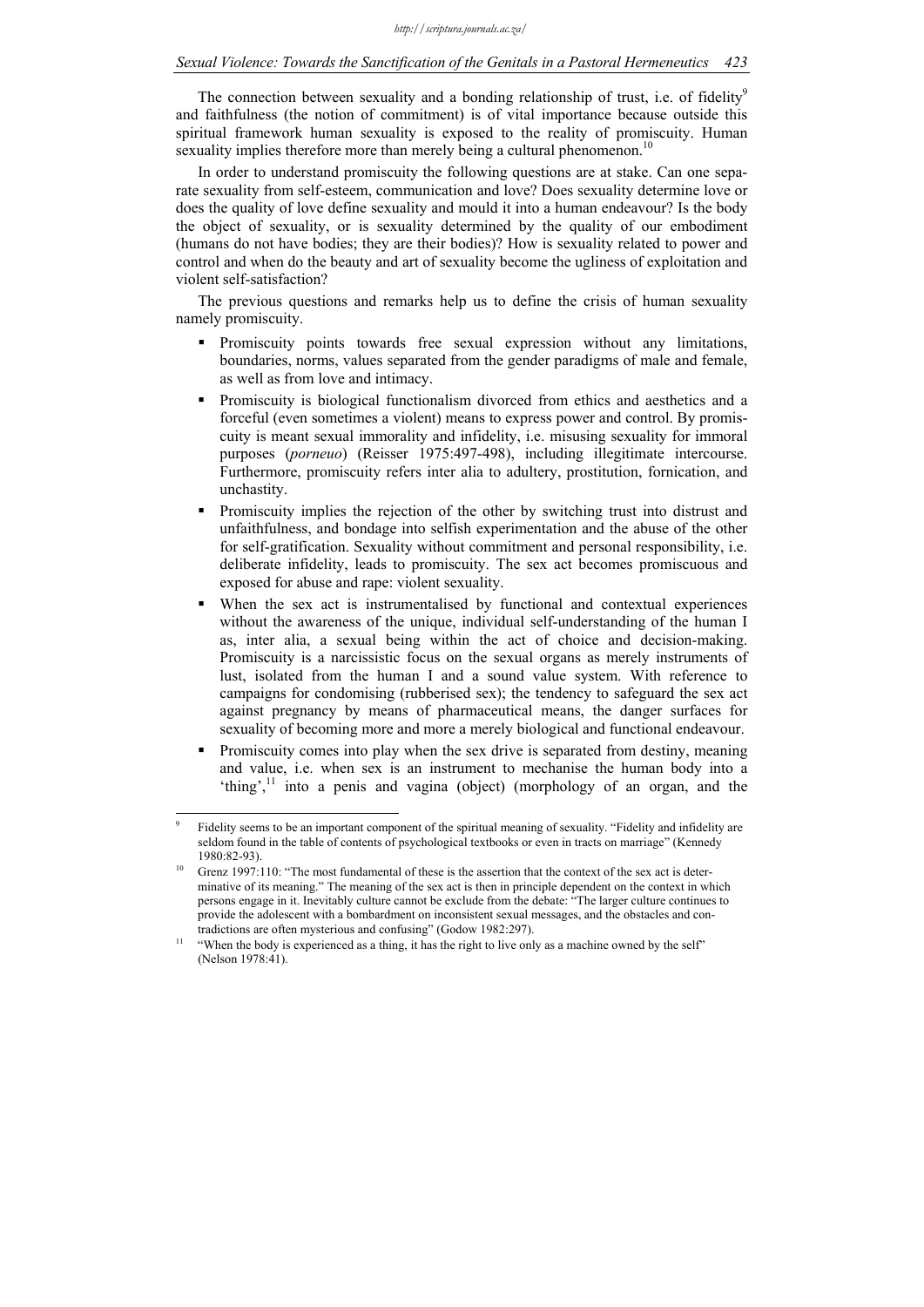genitalisation of sexual feelings), isolated from the human I and the I of the other. (The mechanisation of the human body and its organs.)

- When sex and sexuality are isolated from love as an expression of self-respect and the respect for the other.
- When sexuality becomes an end in itself without any meaning for the person (the depersonalisation of sex). Sex and sexuality then do not convey meaning and personal significance, but mere bodily function.
- When sexuality is separated from moral decision making and the ethics of responsibility, so that it becomes a means to express anger, human frustration and violent exploitation of oneself and the other (violent sex). This links with the tendency to isolate sexuality and sex from its aesthetic dimension, i.e. creation, enjoyment and procreation. Sexuality becomes no more than brutal control and the abuse of power.

## **Healthy Sexuality and Sexual Love: Towards the Sanctification of the Penis and the Vagina**

According to Nelson (1990:1157), the introduction of love implies that sexuality is related to ethics. A sexual ethic centred in love can express itself in various values or criteria by which specific sexual acts might be measured. All human beings are sexual from birth until death, and all sexual acts and expressions are embedded in ethics (love) and aesthetics (completion and fulfilment).

Sexual love (see also Nelson 1990:1157) has several features:

- It is self-liberating, expressing one's own self-affirmation and desire for growth. Without positive self-love and a mature stance in life, however, genuine intimacy is impossible, for intimacy depends upon each person's sense of self-worth and emotional, as well as spiritual maturity.
- It is bodily related (embodiment of sexual love). Sexual love is connected to sex and to biological drives. The primary aim of sex is pleasure, recreation and reproduction. It includes the important dimension of the satisfaction of the sex drive, and eventually at some stage, intercourse.
- Sexual love includes mutuality and is therefore other-enriching and otherempowering, displaying a genuine concern for the well-being and growth of the partner or spouse. In this regard sex is a search for completion of the human person through an intimate personal union of love expressed by bodily union (Ashley and O'Rourke 1989:200).
- Sexual love should be honest and convey trust. It should express as truthfully as possible the meaning of the relationship between the partners.
- Sexual love implies commitment, committing oneself faithfully to an ongoing relationship. Positively, Christian sexual ethics affirms marriage as a covenant of love, always in process. It is centred in fidelity: the bonding of trust, honesty, mutual care and primary commitment (Nelson 1990:1157).
- Authentic sexual love implies responsibility, which includes a social responsibility. It should express values that enhance the larger community and is sensitive to cultural values.
- Sexual love should be geared towards life fulfilment and the healing of life in order to prevent estrangement, rejection and isolation.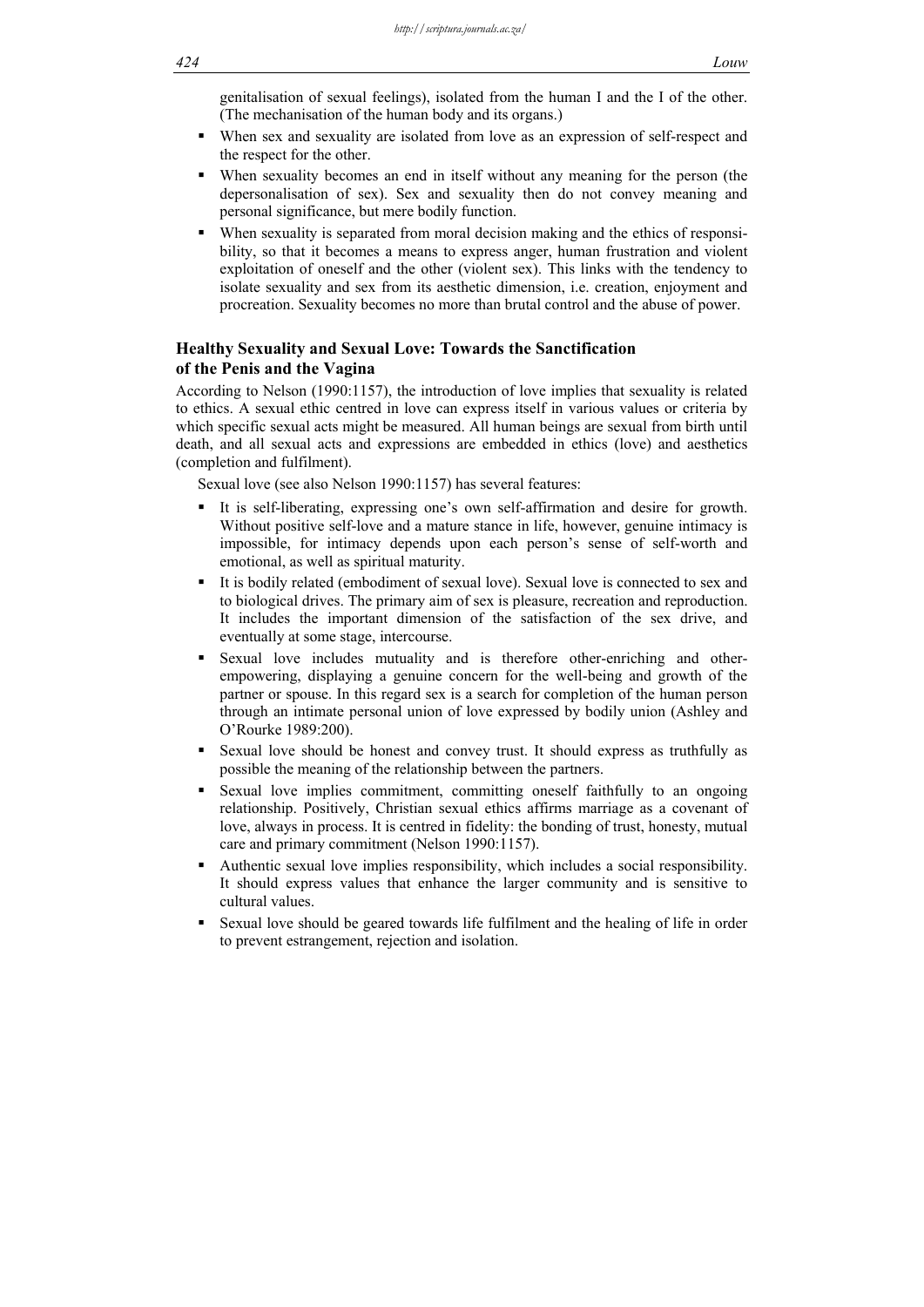## *Sexual Violence: Towards the Sanctification of the Genitals in a Pastoral Hermeneutics 425*

- In this regard Kennedy (1980:16) refers to healthy sexuality as the seeking of erotic pleasure in the context of tenderness and affection. Pathologic sexuality is motivated by selfish needs for reassurance or relief from non-sexual sources of tension. Healthy sexuality seems both to give and receive pleasure; neurotic forms are unbalanced towards excessive giving or taking (compulsion and obsession). Healthy sexuality is constructive and discriminating as to partners and gender; neurotic patterns often tend to be non-discriminating, not taking diversity and difference into consideration. Healthy sexuality relates erotic tensions to the context of affection. Neurotic sexual drives, on the other hand, are triggered less by the erotic needs than by non-erotic tensions and therefore more apt to be compulsive in the patterns of occurrence.
- Sexual love should be joyous (exuberant in the appreciation of love's mystery, life's gifts and the playfulness of good sex – the human being as a *homo ludens*). In this regard sexuality includes sex as a search for sensual pleasure and satisfaction, releasing physical and psychic tensions.
- Love-centred sexual ethics are inseparable from reconciliation and justice. The focus is mutual empowerment rather than dominance and exploitation.
- Human sexuality is embedded in imagination (the aesthetics of constructive fantasies) and creation. It is always linked to the creative engagement of procreation. The potentiality of procreation and parenthood can never be excluded from the meaning of the act of sexual expression. Humans become in this regard co-creators with God the Creator.
- Love-centred sexuality should be spiritual and therefore aware of our human quest for meaning and dignity. Within Christian spirituality one can say that sexuality should be sacramental, i.e. an expression and symbol of the peace of God's presence and sacrificial grace. In this regard sex is a gift of God.<sup>12</sup>

The Hebrew word to express sexual intercourse, *jada'* refers to personal communication and mutual acknowledgement. If one paraphrases this meaning, intercourse is meant to establish, on the level of deep personal communication, a commitment towards one another that will enrich. Coitus becomes perverse and vulgar when it is merely an act of copulation, i.e. one person doing something to another. Coitus is rather meant to disclose personal knowledge,13 spiritual knowledge; it is about 'ensoulment' within the reality of 'embodiment.' The sexual relationship therefore entails more than mere 'gratification'. Sexuality in terms of the act of sex is an expression of validation, love, commitment and personal affirmation. Within a spiritual perspective, intercourse and coitus should be understood as 'sacramental', i.e. as an expression of a unity or bondage that enfleshes God's grace in such a way that the mutual love in the sex act constitutes a bond of fidelity and trust. Ultimately, sex in itself is 'holy', symbolising a unity of permanence, somehow revealing the salvific order of reconciliation. Spouses should love each other as Christ loved the church and gave himself up for her.

 $12$ 12 "It is the most personal, intimate, and sacramental outward expression of the inner physical and spiritual love which God has given. Sexual intercourse within Christian marriage is the highest symbolic act which our mortal bodies are capable of performing, and as such represents worship and thanksgiving to the God of love who created us" (Hyder in Vayhinger 1990:1149).<br><sup>13</sup> "A man and a woman who know each other sexually enter into a communion that is far more than physical"

 $(Crook 1995<sup>2</sup>: 110).$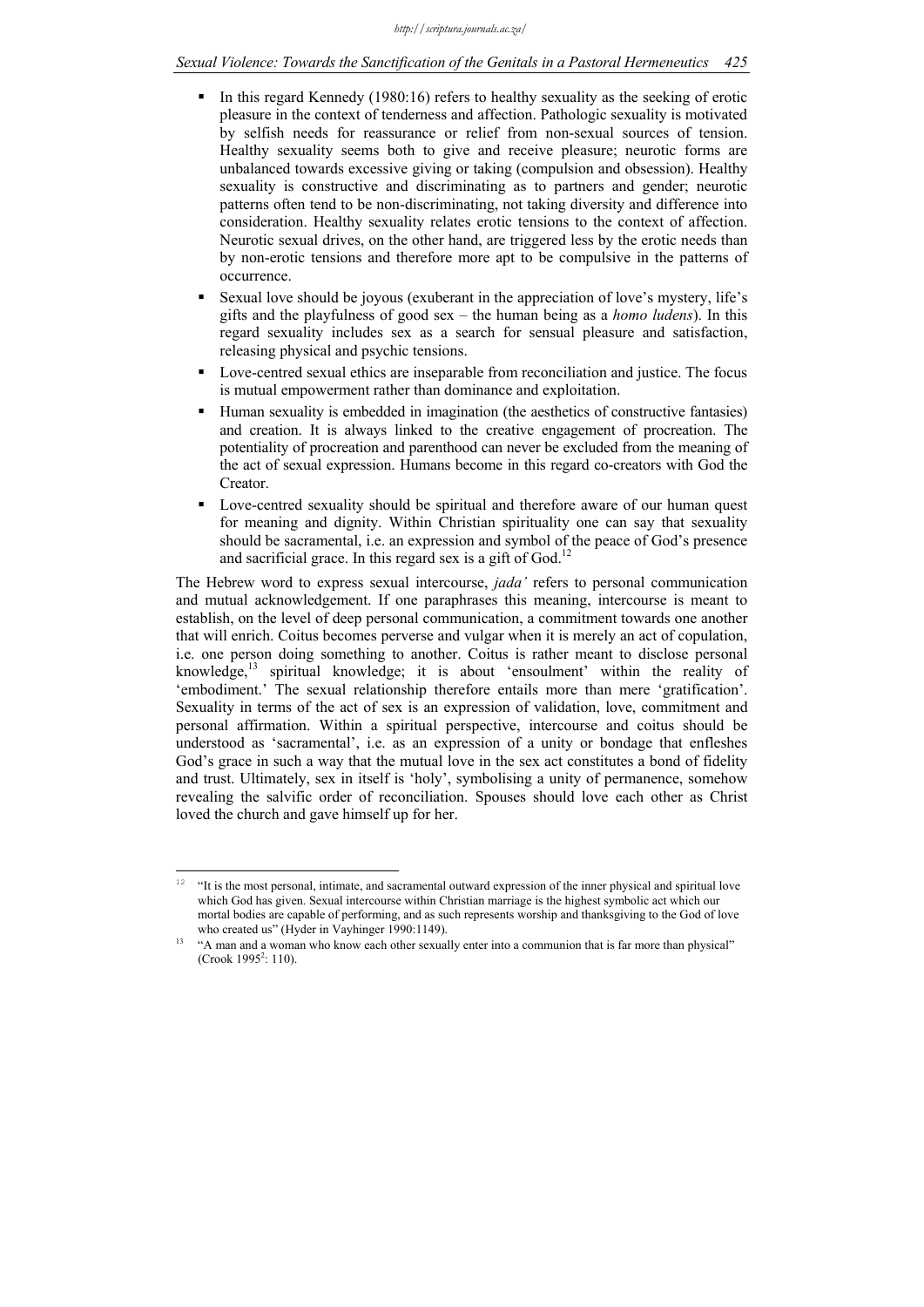Love-centred sexuality in a Christian, spiritual and incarnational or inhabitational approach, should affirm embodiment. In the past, and within the Christian tradition of a theological approach, in order to argue for the positive, constructive value of human sexuality as intrinsic to the divine-human relationship, the incarnation of Christ has usually been introduced in order to affirm the importance of our bodies.<sup>14</sup> In this regard, I would rather opt for a pneumatological and inhabitational model.

The following diagram portrays the gist of our argument, i.e. that sexuality in a pastoral hermeneutics should be regarded as sacramental. The diagram is designed to help ministers and pastors in the pastoral ministry understand the systemic dynamics of human sexuality in order to promote a 'healthy understanding' of human sexuality. It is within this realm that the human genitals become 'ensouled' and are viewed as integral components (not tools and objects) of an 'ensouled' human embodiment.





One should realise immediately that sexuality can never be understood without taking into account the dangers of rejection, avoidance/abstinence, promiscuity, estrangement/ disappointment and infidelity.

 $14$ See in this regard the argument of Nelson (1990:1156) for a Christian understanding of sexuality.

<sup>&</sup>lt;sup>15</sup> The presupposition behind the identification of the different life and ethical dimensions in sexuality is that in a spiritual, eschatological model the following dimensions of human sexuality are paramount: The dimension of healing and completion; enjoyment and creativity; commitment and vows; solidarity; empathy and sensitivity, and trust and faithfulness.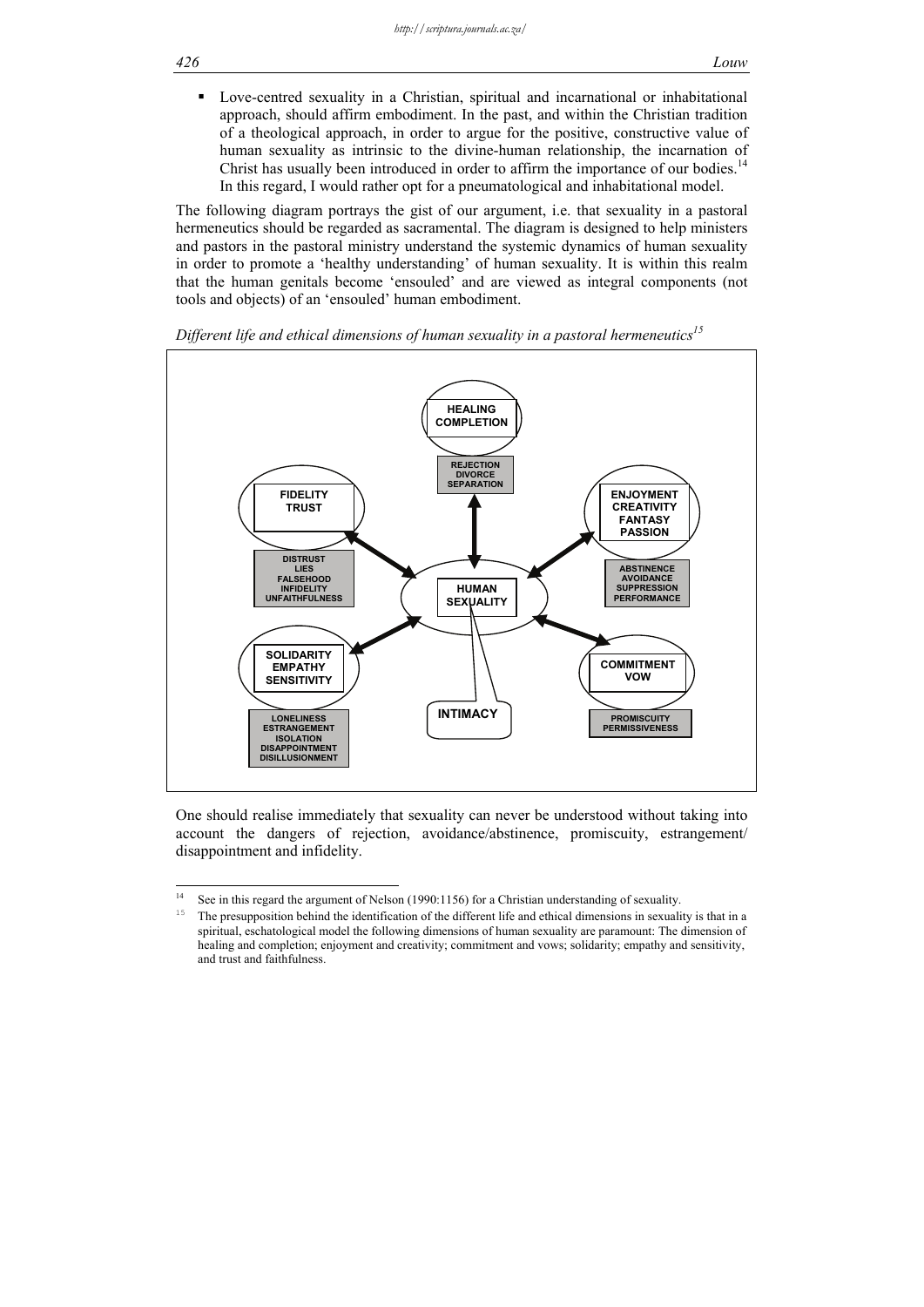In my view, the core issue and basic human need in all forms and modes of sexuality and sexual activities is the notion of intimacy: the need to be accepted unconditionally for who you are, without the fear of being rejected. Intimacy creates an atmosphere of acceptance and security. Safe sex is more than 'condomising'; it is about 'compassionate intimating'.

The notion of compassionate intimating represents the dynamics of embodiment and the assertion that the human body is more than biology and physicality. The human body in its corporeality is temporal and spatial. The human body should therefore be read and treated as a bodily space for the nurturing of intimacy and a corporeal place for the location of 'soul' within the reality and existential event of an encounter. This bodily and embodied space provides the position and container for the expression of sexuality.

Body entails more than organic biology consisting of a concrete, material, animate organisation of flesh, organs, nerves and skeletal structure, which are given a unity, cohesiveness, and form through the physical and social inscription of the body's surface (cf Grosz 1995:104). The body becomes a subjectivity in the event of the encounter with the other and, ultimately, with the Other. This is the same with sex. Sex (sexual impulses and drive, libido) becomes the subjectivity of sexuality in the event of the encounter with the other and, ultimately, the Other. Sexuality as space and place for a human encounter represents the expression of sexual hopes, wishes, sensual desires, pleasure, behaviour, ethos, norms and values within the domain of sexual difference and the morphologies of bodies.

## **Conclusion**

1

My argument is that the space and place of sexuality<sup>16</sup> constitutes a creative space and place for intimacy and the fostering of humane sexuality. Human sexuality should therefore be valued as a deep spiritual encounter between human beings: sexuality as a spiritual space for enrichment and the fostering of meaning. The core spiritual dimension is intimacy: the grace of unconditional acceptance and the affirmation of agape love. The ingredients or dynamic components of this space, this network of social and cultural and spiritual bipolarities, are listed below. (The bipolar dynamics indicate that all aspects of human sexuality are always present as real options. At the same time the options are materialised within the danger zones of real threats that can rob sexuality of its humane meaning and significance).

- Intercourse as an expression of human dignity: sexuality as personal communication, as disclosure as well as affirmation of human identity (mutual empowerment) within the danger zone of dehumanisation and humiliation (sexual manipulation).
- Ecstasy and the pleasure of recreation and enjoyment: sexuality as need satisfaction and the urge for orgasmic fulfilment within the danger zone of the abuse of power, violent sex and rape.
- Therapy and healing: sexuality as the healing experience of wholeness and completion (dimension of growth and spiritual maturity) within the danger zone of separation and painful rejection.

<sup>16</sup> On body identity and the reconstruction of sexuality because in the current public debate sexuality is de-linked from marriage, see Castells 2004:294-295.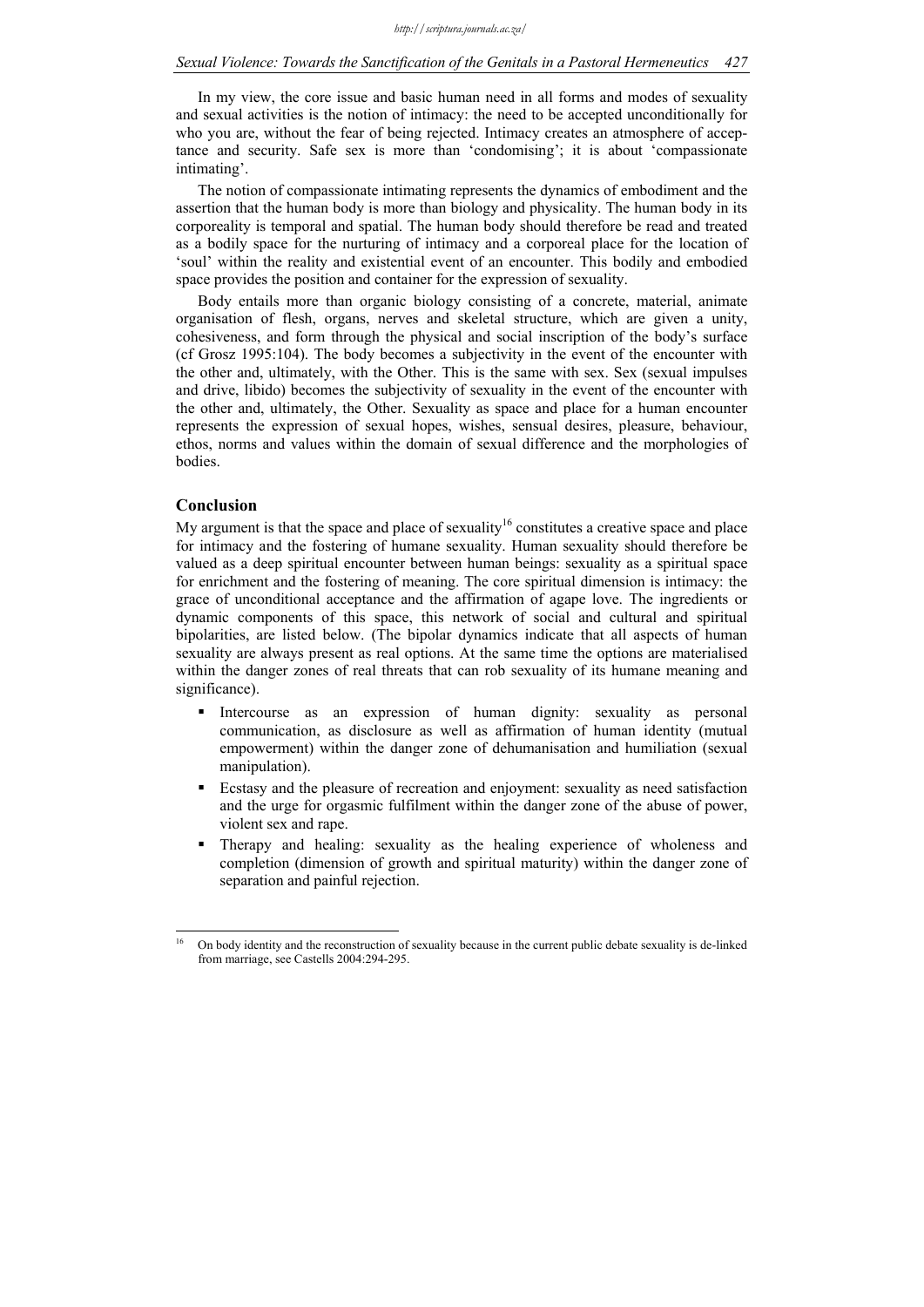- The sacramentality of love and penetration (the symbolic meaning of the penis and the vagina): sexuality as responsibility, unconditional acceptance, sensitive understanding, openheartedness (integrity), affirmative appreciation, and loyal respect within the danger zone of resistance, enmity and hatred.
- Vocation and the vow of commitment: sexuality as the mystery of procreation, nurturing and family building within the danger zone of forced abstinence, unwilling/

undesirable celibate and artificial cohabitation.

- Erotic sensuality: sexuality as sensual experience; as embodied unity (the spiritual dimension of shalom); an event of mutual embracement, and an embodied sense of belongingness within the danger zone of promiscuity and experimental copulation.
- Permanence and continuity: sexuality as trust and the expression of the ethical yes and the guarantee of the enrichment of human relationships within the danger zone of distrust, permissiveness and divorce.

## **BIBLIOGRAPHY**

- Ashley, BM and KDO'Rourke 1989. *Health Care Ethics. A Theological Analysis*. St Louis: The Catholic Health Association.
- Barth, K 1948. *Die Lehre von der Schöpfung*. K D III/2. Zollikon-Zürich: Evangelischer Verlag.
- Berkouwer, GC 1957. *De Mens het beeld Gods*: *Dogmatische studien*. Kampen: Kok.
- Brinkerink, J 1976. Ontstaansgeschiedenis van het begrip verantwoordelijkheid. *Nederlands Theologisch Tijdschrift* 30/3, 207-220.
- Castells, M 2004<sup>2</sup>. The Power of Identity. Volume II. The Information Age: Economy, *Society and Culture*. Malden: Blackwell Publishing.
- Crook, RH 1995<sup>2</sup>. An introduction to Christian ethics. Englewood Cliffs: Prentice-Hall.

Giddens, A 1992. *Human Societies*. Cambridge: Polity.

- Godow, AG 1982. *Human Sexuality*. St Louis: Mosby.
- Grenz, SJ 1997. *Sexual Ethics. An Evangelical Perspective*. Louisville: Westminster John Knox Press.
- Grosz, E 1995. *Space, Time, and Perversion*. London Routledge.
- Heinemann, F 1963. *Filosofie op nieuwe wegen*. Utrecht: Aula.
- Kennedy, E 1977. *On Becoming a Counselor*. New York: Seabury.
- Kennedy, E 1980. *Sexual Counseling. A Practical Guide for Non-Professional Counselors.*  New York: Continuum.
- Knox-Seith, E 2005. Sexuality and death. In: *One Body. North-South Reflections in the face of HIV and AIDS*. Vol. 1. Copenhagen: The Nordic-Foccisa Church Cooperation, 22-27.
- Louw, DJ 2005*. Mechanics of the Human Soul*. Stellenbosch: Sun Press.
- Nelson JB 1978. *Embodiment. An Approach to Sexuality and Christian Theology.* Minneapolis: Augsburg Publishing House.